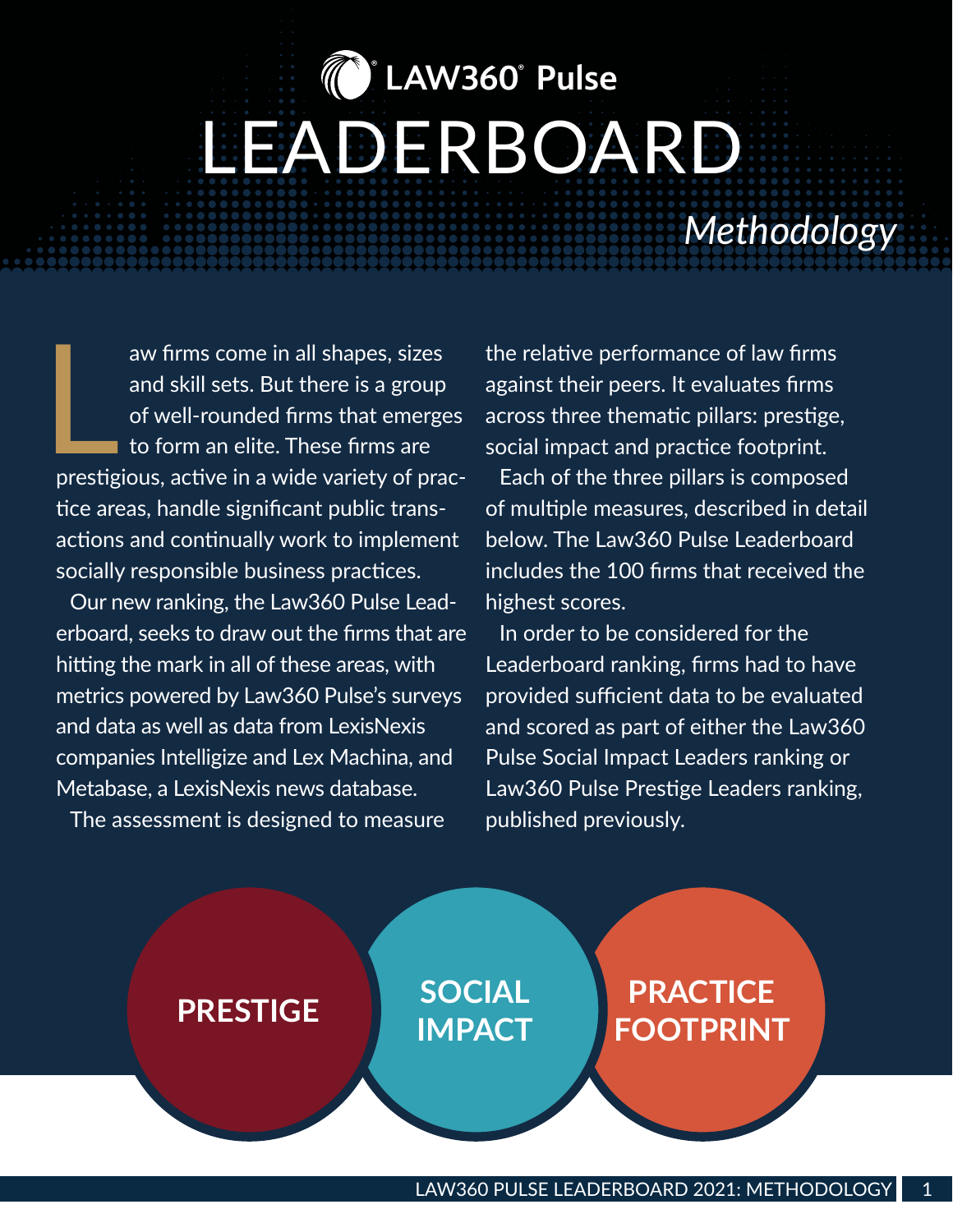## DETAILED METHODOLOGY

Firms are evaluated in each of three pillars: prestige, social impact and practice footprint. For two pillars, prestige and social impact, Law360 Pulse used the scores they received for our Prestige Leaders and Social Impact Leaders rankings.

The practice footprint pillar evaluates firms based on data from LexisNexis companies Intelligize and Lex Machina, covering firms' work on public mergers and acquisitions, registered offerings and federal district court litigation.

Once all pillar scores are determined, each pillar is equally weighted to determine a final composite score.

Firms were assigned a score of zero for a pillar if Law360 Pulse could not obtain sufficient data for the firm for that particular pillar. To come up with a Leaderboard score, we added up the three pillar scores and divided by three. Scores were then sorted in descending order, with ties sorted alphabetically, and firms received a corresponding rank.

Firms that did not provide sufficient information for Law360 Pulse to score a particular pillar, or that might see a reduced score due to insufficient information, are marked in the Leaderboard.

# PILLAR DESCRIPTIONS

### • Prestige

This pillar's score is the score obtained by the firm in the Law360 Pulse Prestige Leaders ranking, published in December 2021. Firms obtained a score of 0-100, based on an evaluation of their relative performance in four categories: financial strength, attractiveness to law students, the awards they have won for their legal work, and positive media representation. Additional details on the methodology are available **[here](https://assets.law360news.com/1443000/1443593/law360-pulse-prestige-leaders-methodology-2021.pdf)**.

### • Social impact

This pillar's score is the score obtained by the firm in the Law360 Pulse Social Impact Leaders ranking, published in November 2021. Firms obtained a score of 0-100, based on an evaluation of their relative performance in four categories: pro bono service, racial and ethnic diversity, gender equality, and employee engagement. Additional details on the methodology are available [here](https://assets.law360news.com/1433000/1433867/social%20impact%20leaders%202021%20methodology.pdf).

## **• Practice footprint**

This pillar's score examines the footprint law firms have made in the litigation and transactional spaces over a three-year period, according to data from Lex Machina and Intelligize. All data covers a three-year period from Nov. 1, 2018, to Oct. 31, 2021. Firms are scored based on an evaluation of their relative performance in four categories: geographic reach in litigation, litigation depth and breadth, completed public deal value, and completed offerings value. All metrics described below are brought onto the same scale using percentile rank normalization before being combined into a composite score. All metrics have equal weight in the composite score.